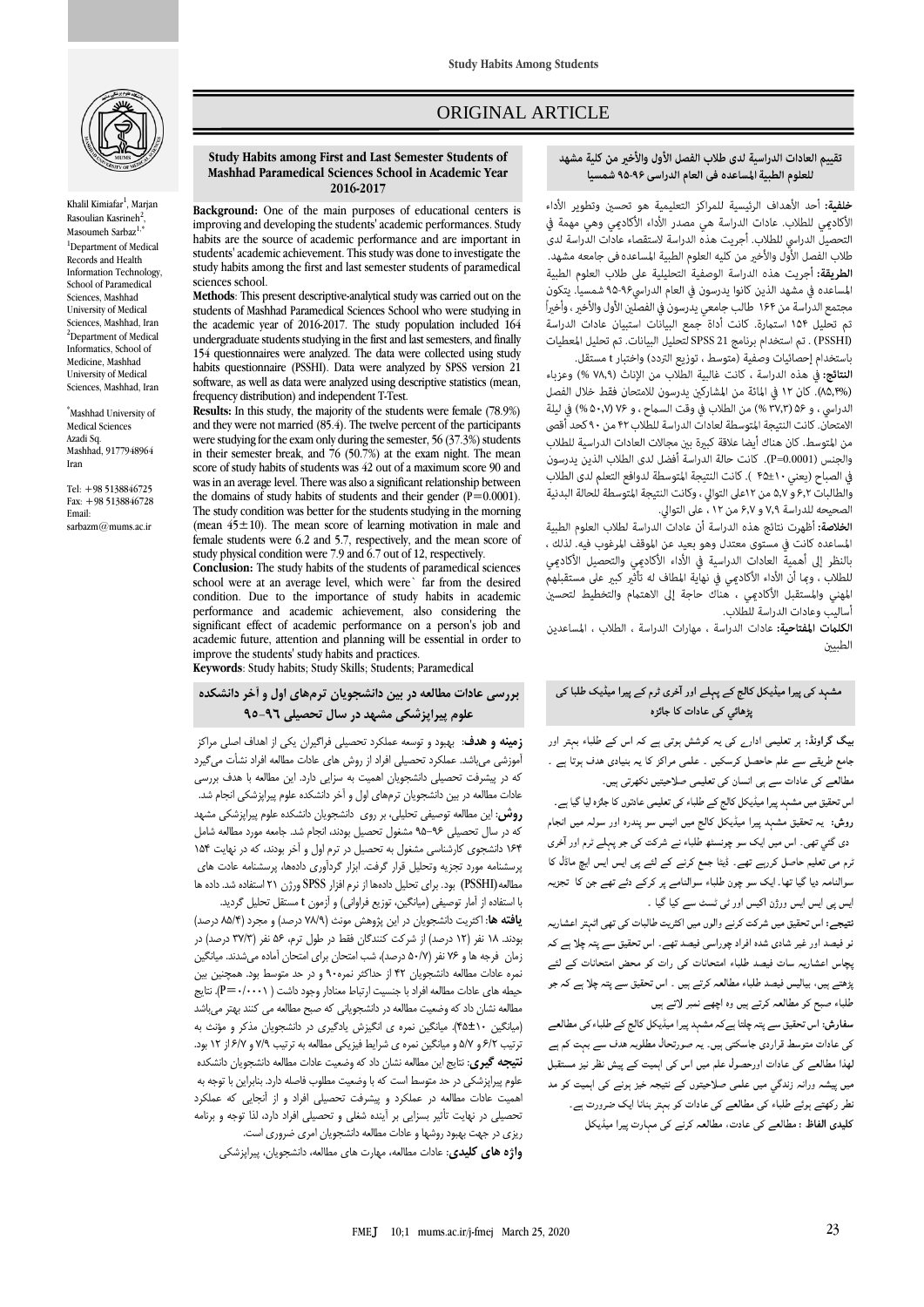### **INTRODUCTION**

One of problems of the educational systems in Iran is unfamiliarity of students with academic skills and their poor study skills in reading strategies (1). The study method should be chosen through the selection and combination of the diverse study techniques and skills. It is confirmed that these factors affect students' better learning (2). One of the reasons for students not getting the desired result is the lack of knowledge about the study method and its related skills (3). Various factors such as physical and mental health, motivation, age, and economic and cultural conditions affect the quality and quantity of learning. However, based on the psychologists' observations, general study skills in learning and remembering the lessons studied is the most helping factor to individuals while studying at university (4).

Studying is an important factor in the development of research and educational systems; hence, efforts to improve educational attainment and reading strategies are considered as one of the important educational measures (5). Academic performance of individuals is influenced by various factors one of which is their study habits and skills (6). Study has certain principles and conditions as a mental process. To have a useful and effective study, one should know and apply the conditions of the study. The differences in the psychological characteristics of each century are identified by reference to the history of human life. Therefore, it seems necessary to focus on appropriate teaching methods (7). Based on the study by Reed et al, a regular program and an in-depth and focused study could be effective in better student learning (8). New teaching methods have improved the problems in the field of education, but in the field of learning, we need methods that improve the problems related to learning (7).

Study habits are actually the same as individual study methods. These are habits that people use during their school years. Study habits can be good, meaning that they are effective and help students to achieve a good evaluation score (1). According to the results of some studies in Iran, students' learning status is not in a desired condition. Many previous studies using the Palsane and Sharma Study Habit Inventory (PSSHI), Study Habits Questionnaire in different educational settings in the country, have pointed out the inadequacy of students' study method and the necessity of educational planning (9 - 12). Also, in another study carried out by Zare' Zadeh et al on the students of Kurdistan University, it was suggested that a course entitled "Study Skills and Habits" is offered to students (13). Rouhani et al. in their study on study skills of dental students of Mashhad found that students do not have sufficient knowledge of study skills and 38% of students feel that they are not performing well with their current study method (14). Therefore, besides new teaching methods, methods that improve students' learning skills should be applied; however, before implementing these methods, the necessity of their existence in educational centers must first be examined. Hence, in the current study, the study habits of students studying in Mashhad school of paramedical sciences in the academic year of 2016-2017 and its relationship with related factors are studied.

#### **METHODS**

This descriptive-analytical study was done on undergraduate students of Mashhad school of paramedical sciences who were studying in the first and last semesters of academic year of 2016-2017. Students were selected by the census method. The population of study was 164 students that 154 of them participated in the study. Data were collected using a questionnaire taken from the study by Kushan and Heydari, which was a translation of the standard questionnaire (PSSHI) in the field of the study habits. This questionnaire includes 45 questions in 8 domains including time management (5 questions), physical conditions of study (6 questions), reading ability (8 questions), noting (3 questions), learning motivation (6 questions), memory (4 questions), examination (10 questions) and study health (3 questions). Answers to the questions were justified: "Rarely or never", "Sometimes", "Always or more often", which due to the questionnaire instruction was given to always or more often score of 2, sometimes score of 1 and rarely or never a score of 0. The minimum total score was 0 and the maximum was 90. Higher scores indicated proper study habits. Total score of study habits of individuals based on the PSSHI questionnaire was categorized into 4 sections: excellent (more than 75 percentile), good (50-75 percentiles), moderate (25-50 percentiles), and weak (less than 25 percentile) and the highest score in the present study was 90, the study habits were considered as excellent (score above 67.5), good (score 45-67.5), moderate (score 22.5-45) and weak (score less than 22.5). Maximum scores in any domains included: time management (10), study physical condition (12), reading ability (16), noting (6), learning motivation (12), memory (8), exams (20), and health (6).

The validity and reliability of this questionnaire have been checked in previous studies; accordingly, the retest validity was 0.88 of internal consistencies with a split-half of 0.65 and a reliability dependent criterion of 0.74. Questionnaires were distributed and collected in Mashhad school of paramedical sciences. It is necessary to note that the students' consent to participate in the study was obtained and the necessary explanations about the questionnaire and its completion were provided to them. Data were analyzed by SPSS version 21 software at a significant level of p≤0.05. Data were analyzed using descriptive statistics (mean, frequency distribution) and independent T-test.

## **RESULTS**

Out of 164 distributed questionnaires, 10 questionnaires were excluded due to their defective completion, so 154 questionnaires were analyzed. Based on the results, the majority of the students in the present study were female (78.9%) and single (85.4%). Table 1 shows the demographic characteristics of the students.

The most students (50.3%) used the handout or notes as the study source at the exam night. 18 (12%) of the participants were studying for the exam only during the semester, 56 (37.3%) in the semester break, and 76 (50.7%) at the exam night (Table 2). The score of study habits of 10 students (6%)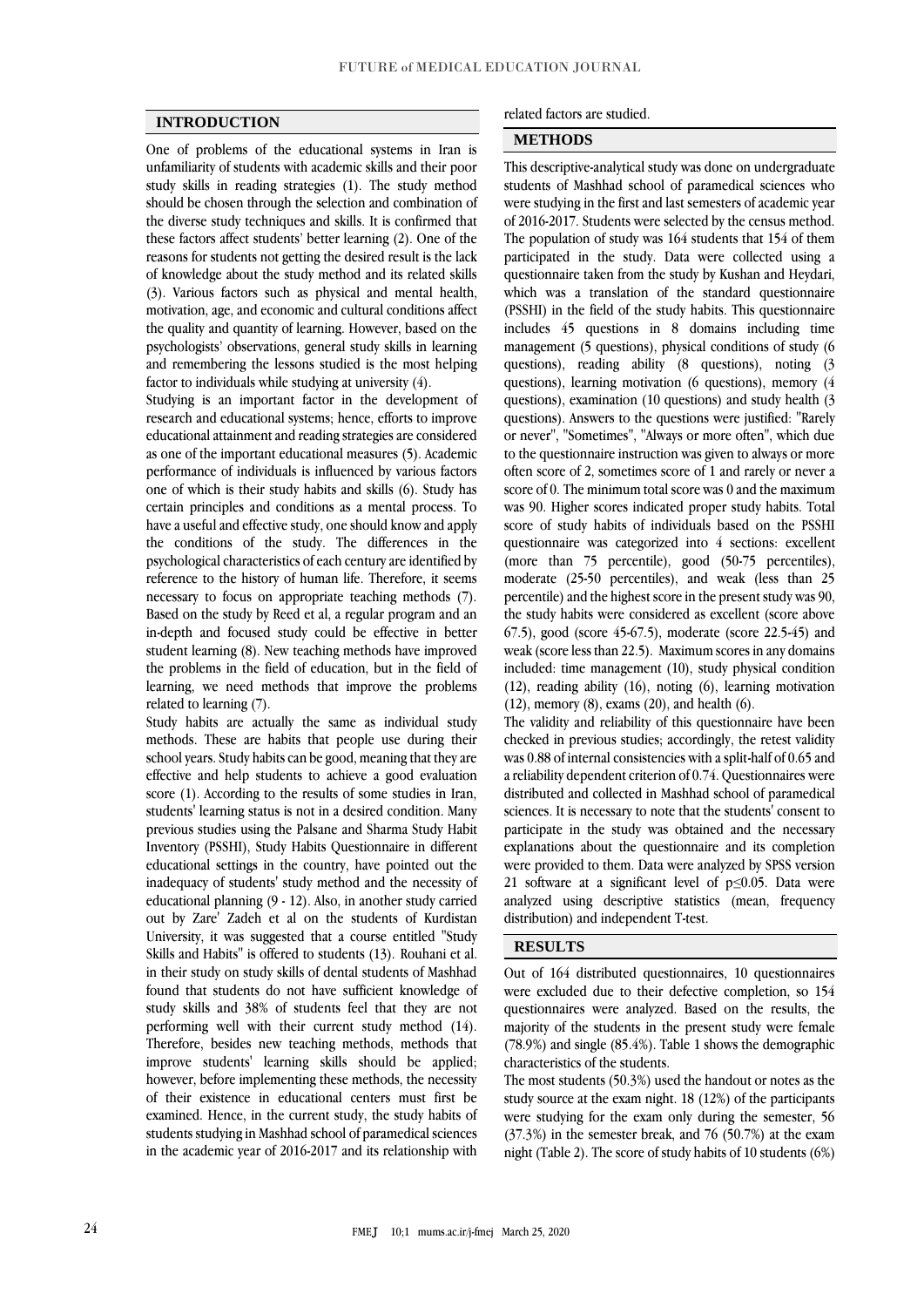| Table 1. Frequency of students according to<br>demographic characteristics |                  |            |  |  |  |  |  |  |
|----------------------------------------------------------------------------|------------------|------------|--|--|--|--|--|--|
| Demographic<br>characteristics                                             | <b>Item</b>      | $N(\%)$    |  |  |  |  |  |  |
| Gender                                                                     | Female           | 120 (78.9) |  |  |  |  |  |  |
|                                                                            | Male             | 32(21.1)   |  |  |  |  |  |  |
| <b>Marital status</b>                                                      | Single           | 129(85.4)  |  |  |  |  |  |  |
|                                                                            | Married          | 22(14.6)   |  |  |  |  |  |  |
| <b>Habitation status</b>                                                   | <b>Native</b>    | 75(55.6)   |  |  |  |  |  |  |
|                                                                            | Non-native       | 59(43.7)   |  |  |  |  |  |  |
|                                                                            | Degree and lower | 25(19.2)   |  |  |  |  |  |  |
| <b>Father's education level</b>                                            | Diploma          | 43(33.1)   |  |  |  |  |  |  |
|                                                                            | Academic         | 62(47.7)   |  |  |  |  |  |  |
|                                                                            | Degree and lower | 37(28.3)   |  |  |  |  |  |  |
| <b>Mother's education level</b>                                            | Diploma          | 49(37.4)   |  |  |  |  |  |  |
|                                                                            | Academic         | 45(34.4)   |  |  |  |  |  |  |
|                                                                            | <b>Book</b>      | 2(1.3)     |  |  |  |  |  |  |
| <b>Sources studied</b>                                                     | Handout/Notes    | 75(50.3)   |  |  |  |  |  |  |
|                                                                            | <b>Both</b>      | 72(48.3)   |  |  |  |  |  |  |

| Table 2. Frequency distribution of students according<br>to study habits |                        |          |  |  |  |  |  |  |
|--------------------------------------------------------------------------|------------------------|----------|--|--|--|--|--|--|
| Individual habits in order<br>to preparation for exam                    | <b>Item</b>            | N(%      |  |  |  |  |  |  |
|                                                                          | During the<br>semester | 18(12)   |  |  |  |  |  |  |
| <b>Exam preparation time</b>                                             | Semester break         | 56(37.3) |  |  |  |  |  |  |
|                                                                          | Exam night             | 76(50.7) |  |  |  |  |  |  |
|                                                                          | Morning                | 7(4.6)   |  |  |  |  |  |  |
| <b>Study time</b>                                                        | Evening                | 8(5.3)   |  |  |  |  |  |  |
|                                                                          | Night                  | 51(33.8) |  |  |  |  |  |  |
|                                                                          | All cases              | 85(56.3) |  |  |  |  |  |  |

was in a weak range, 105 (68%) was in a medium range, 38 (24%) was in a proper range, and none of students had excellent study habits score (Table 2).

The total score of students' study habits was  $(42 \pm 11)$ . Mean score for male students was  $(44 \pm 11)$  and mean score for female students was  $(42 \pm 11)$ . There was a significant difference between the mean scores of girls and boys based on the results of T-test ( $P = 0.0001$ ).

Table 3 shows the relationship between the mean scores of students in different domains of study habits with gender, semester, place of habitation, study time, and time of exam preparation.

#### **DISCUSSION**

The present study investigates the study habits and skills of paramedical students and their relationship with academic performance and some other variables. The data collection tool in current study was designed based on the PSSHI

questionnaire and total score of study habits was categorized into 4 sections: excellent (more than 75 percentile), good (50-75 percentiles), moderate (25-50 percentiles), and weak (less than 25 percentile). According to the findings of present study, the average score of students' study habits (mean score of 42 out of 90) was in the moderate level. Generally, based on the results of studies conducted at other universities and on other students in Iran, the study skills and habits of most students were in moderate level and far from desired status (10). The study by Fereydouni Moqaddam and Cheraqian on students of Abadan nursing faculty using study habits test (PSSHI) also showed the most students had relatively desired or moderate study habits (11). Also based on the results of a study by Kushan and Heydari on the students of Sabzevar university of medical sciences using the study habits test, the mean scores of study habits in male and female students were 42 and 44 out of 90, respectively that these findings are in line with the results of present study and shows the need to pay more attention to students' study habits at universities  $(12).$ 

According to the findings of current study, there was a significant relationship between gender and the score of study habits in terms of physical conditions and reading ability. These findings are inconsistent with the results of studies by Koushan and Heydari, as well as Hosseini et al. Also, in the study by Torshizi et al there was no significant difference between study habits of the two genders (10). The majority of studied students in this research, used the handout/notes as an exam study resource. Also in a study by Nneji, the majority of students using class notes and handout/notes as an important source of their study relied just on the contents provided by the classroom teacher (15). Based on the results of present study, the study condition was better in the students studying in the morning; however, in the study done by Zare' Zadeh et al, in all study fields, the students who were studying in the afternoon had a better situation than the students studying in the morning (13).

Also the results of present study indicated that there is no significant difference between the place of habitation and the study time management. The results of the study by Ravari et al that was done on Kerman medical students using the researcher-made questionnaire, there was a significant relationship between study time management and students' place of habitation, so that the dormitory students had the lowest time management scores while the students living with their parents had the highest time management scores (16). According to the results of the present study, students who studied during the semester had better condition than the students who studied in the semester break or at the exam night. In another study by Nabavi and Asgarian on the students of Islamic Azad university of Tehran medical unit, students who prepared for exam during the semester had better academic performance (17) which is consistent with the results of the present study.

The low sample size and the one-centrality of the study are the limitations of the present study, which could affect the generalizability of the results. It seems that the present study differs from other studies in the field of study habits in terms of the purpose and the research population studied, which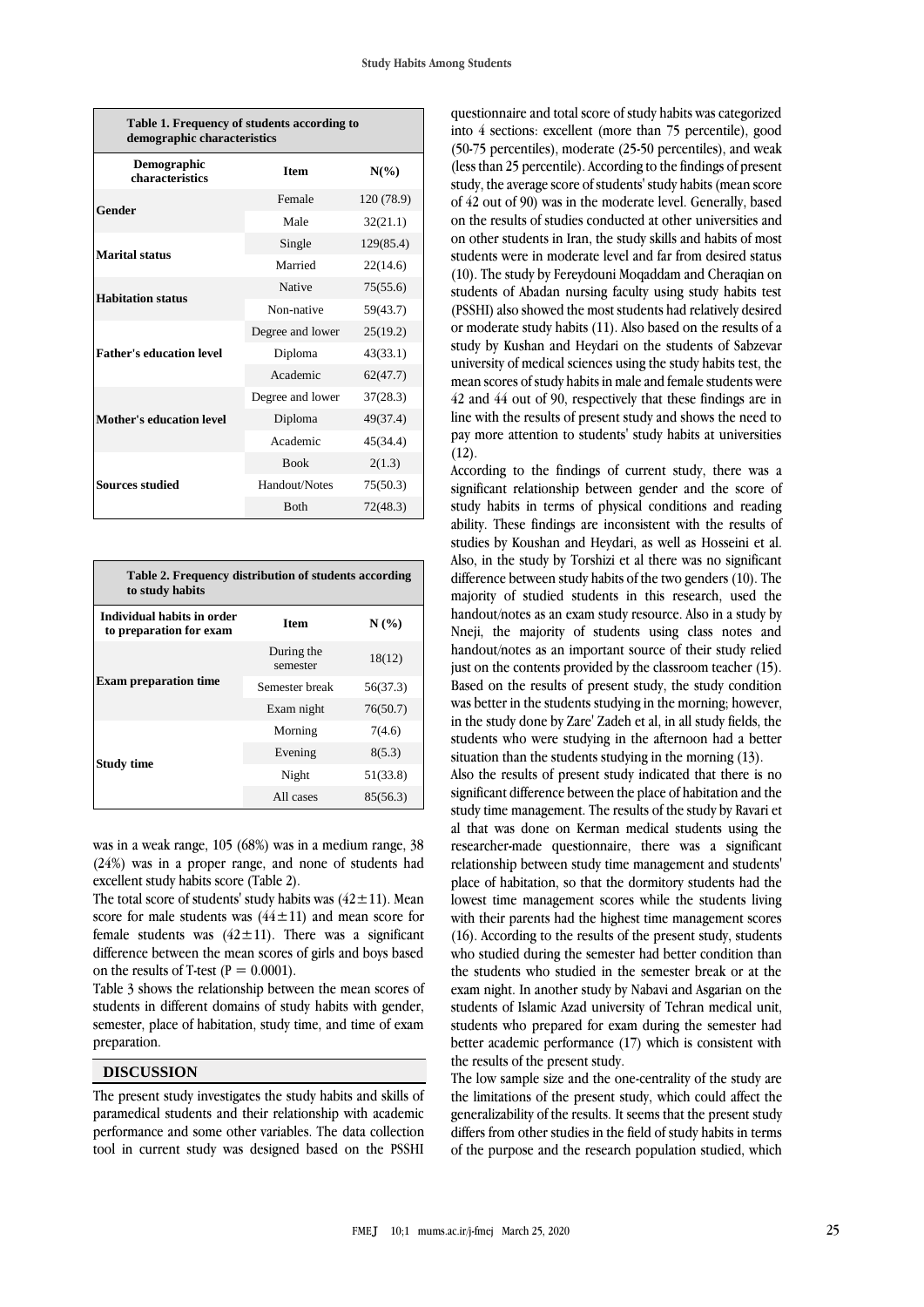| Table 3. Relationship of students' mean scores in different domains of study habits |                 |                                     |                                         |                                  |                        |                                        |                        |                                      |                        |                        |
|-------------------------------------------------------------------------------------|-----------------|-------------------------------------|-----------------------------------------|----------------------------------|------------------------|----------------------------------------|------------------------|--------------------------------------|------------------------|------------------------|
|                                                                                     | Variable        | Management<br>(Score of 10)<br>Time | (Score of 12)<br>conditions<br>Physical | Ability to read<br>(Score of 16) | (Score of 6)<br>noting | Score of 12)<br>motivation<br>Learning | (Score of 8)<br>Memory | <b>Taking exams</b><br>(Score of 20) | (Score of 6)<br>Health | Average total<br>score |
|                                                                                     |                 | Mean                                | Mean                                    | Mean                             | Mean                   | Mean                                   | Mean                   | Mean                                 | Mean                   |                        |
| Gender                                                                              | Male            | 4.6                                 | 7.5                                     | 7.9                              | 2.2                    | 6.2                                    | 4.1                    | 7.9                                  | 2.6                    | $11 + 44$              |
|                                                                                     | Female          | 4.4                                 | 6.7                                     | 6.7                              | 2.6                    | 5.7                                    | 4.2                    | 7.8                                  | 2.7                    | $11 + 42$              |
|                                                                                     | P-value         | 0.5                                 | $0.04*$                                 | $0.01*$                          | 0.2                    | 0.2                                    | 0.8                    | 0.8                                  | 0.7                    |                        |
| <b>Semester</b>                                                                     | Semester 2      | 4.3                                 | 6.8                                     | 6.9                              | 2.3                    | 5.9                                    | 4.3                    | 7.7                                  | 3                      | $11 + 42$              |
|                                                                                     | Semester 8      | 4.6                                 | 6.9                                     | $\tau$                           | 2.6                    | 5.7                                    | 4.1                    | 7.8                                  | 2.5                    | $11 + 42$              |
|                                                                                     | P-value         | 0.4                                 | 0.8                                     | 0.9                              | 0.3                    | 0.5                                    | 0.6                    | 0.8                                  | $0.03*$                |                        |
| <b>Place of</b><br>habitation                                                       | Native          | 4.5                                 | 6.8                                     | 7.2                              | 2.7                    | 5.9                                    | 4.04                   | 8.1                                  | 2.7                    | $11 + 43$              |
|                                                                                     | Non-Native      | 4.3                                 | 6.9                                     | 6.6                              | 2.3                    | 5.6                                    | 4.3                    | 7.3                                  | 2.5                    | $10\pm 40$             |
|                                                                                     | P- value        | 0.4                                 | 0.7                                     | 0.1                              | 0.1                    | 0.3                                    | 0.2                    | 0.1                                  | 0.4                    |                        |
| <b>Study time</b>                                                                   | Morning         | 4.8                                 | 7.1                                     | 7.3                              | 2.6                    | 5.5                                    | 4.6                    | 7.1                                  | 3.1                    | $10 + 45$              |
|                                                                                     | Evening         | 5.1                                 | 6.8                                     | $\tau$                           | 2.8                    | 5.7                                    | 4.5                    | 7                                    | 2.5                    | $11 + 44$              |
|                                                                                     | Night           | 4.2                                 | 7.06                                    | 7.1                              | 2.5                    | 5.6                                    | $\overline{4}$         | $\,8\,$                              | 2.6                    | $11 + 42$              |
|                                                                                     | All cases       | 4.5                                 | 6.8                                     | 6.9                              | 2.5                    | 5.9                                    | 4.2                    | 7.9                                  | 2.7                    | $10 + 42$              |
|                                                                                     | P-value         | 0.6                                 | 0.9                                     | 0.9                              | 0.9                    | 0.8                                    | 0.5                    | 0.8                                  | 0.8                    |                        |
| <b>Exam</b><br><b>Preparation</b><br><b>Time</b>                                    | Semester during | 5.3                                 | 7.6                                     | 8.05                             | 3.6                    | 6.7                                    | 4.5                    | 8                                    | 2.8                    | $11 + 47$              |
|                                                                                     | Semester break  | 4.9                                 | 7.3                                     | 7.09                             | 2.4                    | 6.1                                    | 4.2                    | 8.5                                  | 3.1                    | $1 + 45$               |
|                                                                                     | Exam night      | 3.9                                 | 6.4                                     | 6.7                              | 2.3                    | 5.4                                    | 4.1                    | 7.3                                  | 2.3                    | $11 + 39$              |
|                                                                                     | P-value         | $0.001*$                            | $0.01*$                                 | 0.1                              | $0.07*$                | $0.01*$                                | 0.5                    | $0.06*$                              | $0.003*$               |                        |
| *significant P value                                                                |                 |                                     |                                         |                                  |                        |                                        |                        |                                      |                        |                        |

may help to complement the results of other studies. Hence, it is suggested that similar studies with more sample size and with similar tools and the same scoring method are done and their results are compared. Another limitation of the present study was not-reviewing non-print sources in current study that can be considered and investigated in future research.

Generally, based on the results of the present study, the study habits of the students of paramedical science schools were at an average level and it can be found that their study method has not a proper quality; hence, due to the importance of study habits in academic performance and academic achievement, also considering the imperative effect of academic performance on people's job and their academic future, attention and planning is essential in order to improve students' study habits and practices. In addition, researchers believe that studying habits and skills are teachable and learn-able, so various actions can be taken in this field. According to Hosseini Shahidi et al., incorporating teaching and learning methods into the curriculum, as well as forcing students to attend workshops in order to apply these skills can be effective steps (18). It is also suggested that classes be organized to teach students proper strategies and habits of study at the entrance time in university, and

also intervention programs be organized continuously in order to teach useful study habits to all students by university counseling offices.

#### **Ethical considerations**

Ethical issues (Including plagiarism, informed consent, misconduct, data fabrication and/or falsification, double publication and/or submission, redundancy, etc.) have been completely observed by the authors.

# **ACKNOWLEDGEMENT**

Special thanks to bachelor of health information technology students and all students of the school of paramedical sciences and respected personnel of the education department of this school.

**Financial Support:** The present study has not received any financial support and it was done and confirmed as part of a student project in the department of health information technology, school of paramedical sciences, Mashhad University of Medical Sciences.

## **Conflict of interest:** None